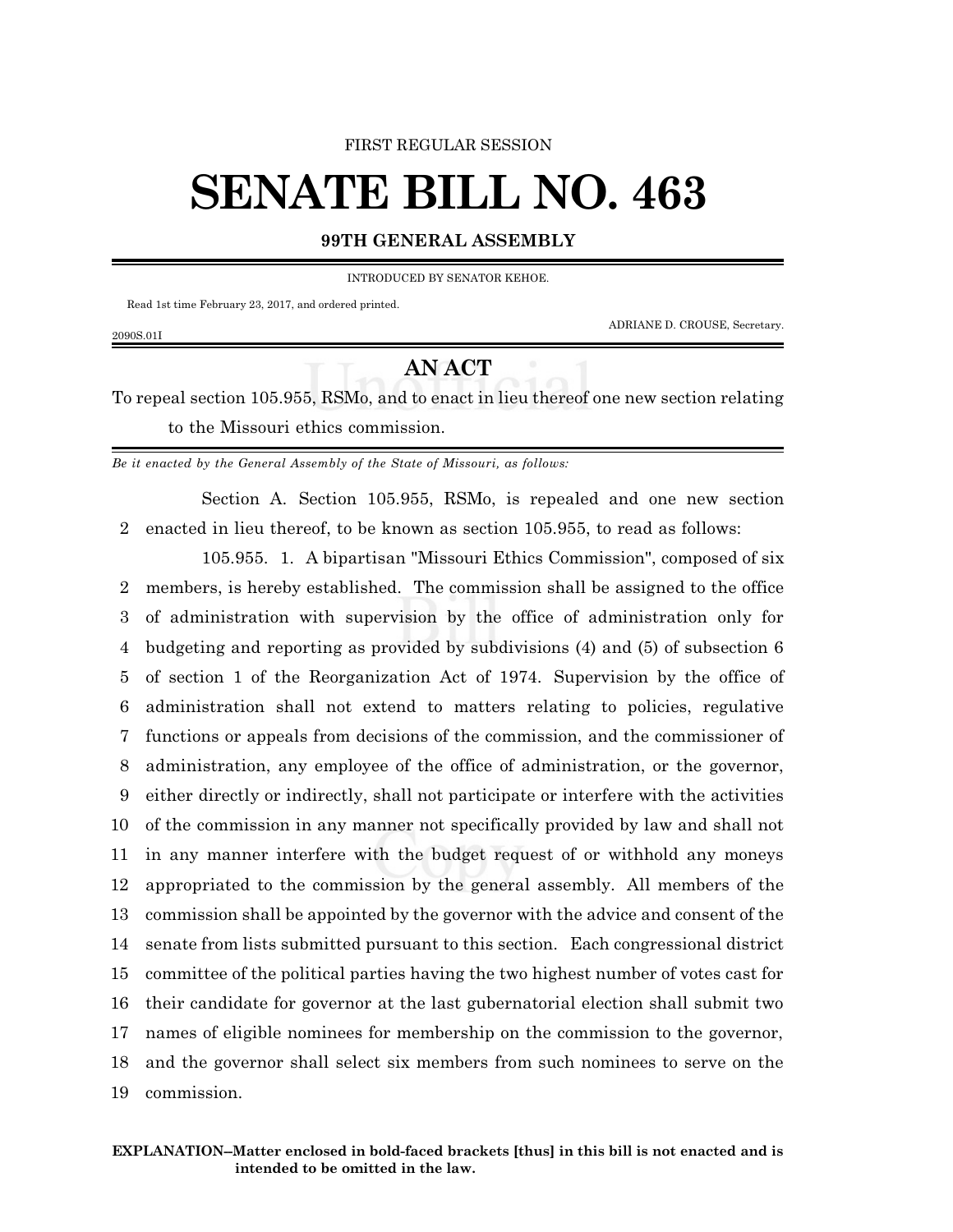2. Within thirty days of submission of the person's name to the governor as provided in subsection 1 of this section, and in order to be an eligible nominee for appointment to the commission, a person shall file a financial interest statement in the manner provided by section 105.485 and shall provide the governor, the president pro tempore of the senate, and the commission with a list of all political contributions and the name of the candidate or committee, political party, or continuing committee, as defined in chapter 130, to which those contributions were made within the four-year period prior to such appointment, made by the nominee, the nominee's spouse, or any business entity in which the nominee has a substantial interest. The information shall be maintained by the commission and available for public inspection during the period of time during which the appointee is a member of the commission. In order to be an eligible nominee for membership on the commission, a person shall be a citizen and a resident of the state and shall have been a registered voter in the state for a

 period of at least five years preceding the person's appointment. 3. The term of each member shall be for four years, except that of the members first appointed, the governor shall select three members from even-numbered congressional districts and three members from odd-numbered districts. Not more than three members of the commission shall be members of the same political party, nor shall more than one member be from any one United States congressional district. Not more than two members appointed from the even-numbered congressional districts shall be members of the same political party, and no more than two members from the odd-numbered congressional districts shall be members of the same political party. Of the members first appointed, the terms of the members appointed from the odd-numbered congressional districts shall expire on March 15, 1994, and the terms of the members appointed from the even-numbered congressional districts shall expire on March 15, 1996. Thereafter all successor members of the commission shall be appointed for four-year terms. Terms of successor members of the commission

 shall expire on March fifteenth of the fourth year of their term. No member of the commission shall serve on the commission after the expiration of the member's term. No person shall be appointed to more than one full four-year term on the commission.

 4. Vacancies or expired terms on the commission shall be filled in the same manner as the original appointment was made, except as provided in this subsection. Within thirty days of the vacancy or ninety days before the expiration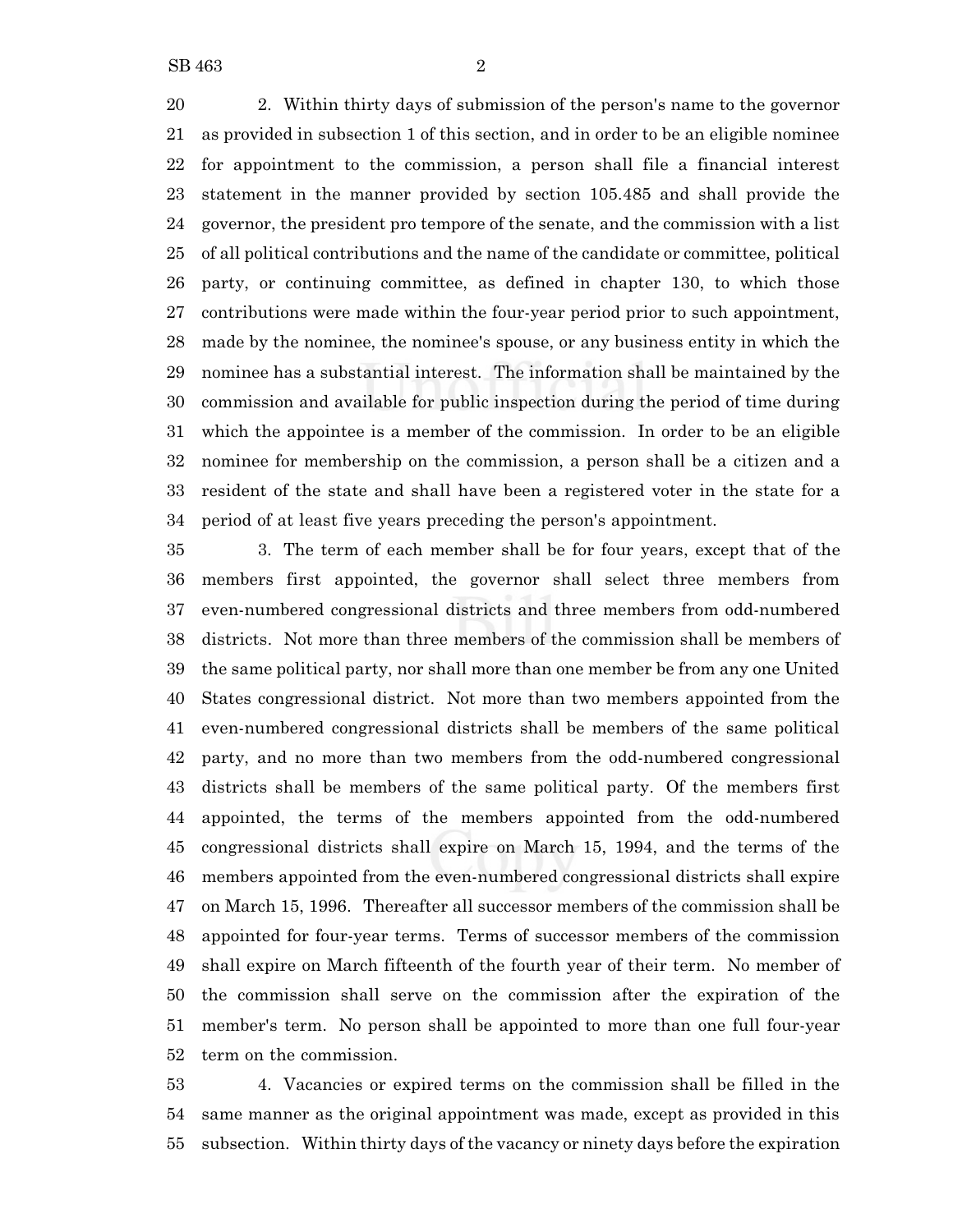of the term, the names of two eligible nominees for membership on the commission shall be submitted to the governor by the congressional district committees of the political party or parties of the vacating member or members, from the even- or odd-numbered congressional districts, based on the residence of the vacating member or members, other than from the congressional district committees from districts then represented on the commission and from the same congressional district party committee or committees which originally appointed the member or members whose positions are vacated. Appointments to fill vacancies or expired terms shall be made within forty-five days after the deadline for submission of names by the congressional district committees, and shall be subject to the same qualifications for appointment and eligibility as is provided in subsections 2 and 3 of this section. Appointments to fill vacancies for unexpired terms shall be for the remainder of the unexpired term of the member whom the appointee succeeds, and such appointees shall be eligible for appointment to one full four-year term. If the congressional district committee does not submit the required two nominees within the thirty days or if the congressional district committee does not submit the two nominees within an additional thirty days after receiving notice from the governor to submit the nominees, then the governor may appoint a person or persons who shall be subject to the same qualifications for appointment and eligibility as provided in subsections 2 and 3 of this section.

 5. The governor, with the advice and consent of the senate, may remove any member only for substantial neglect of duty, inability to discharge the powers and duties of office, gross misconduct or conviction of a felony or a crime involving moral turpitude. Members of the commission also may be removed from office by concurrent resolution of the general assembly signed by the governor. If such resolution receives the vote of two-thirds or more of the membership of both houses of the general assembly, the signature of the governor shall not be necessary to effect removal. The office of any member of the commission who moves from the congressional district from which the member was appointed shall be deemed vacated upon such change of residence.

 6. The commission shall elect biennially one of its members as the chairman. The chairman may not succeed himself or herself after two years. No member of the commission shall succeed as chairman any member of the same political party as himself or herself. At least four members are necessary to constitute a quorum, and at least four affirmative votes shall be required for any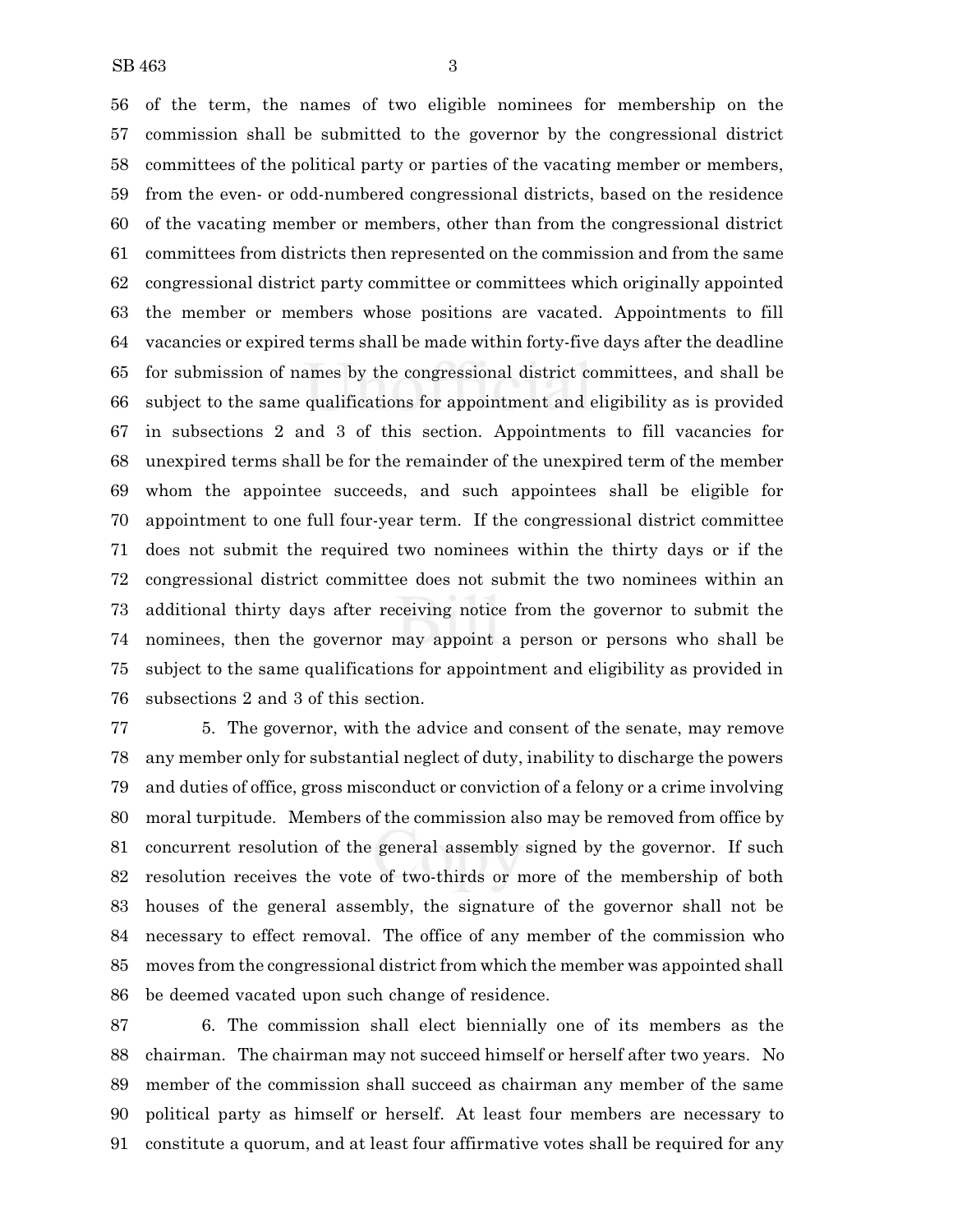action or recommendation of the commission.

 7. No member or employee of the commission, during the person's term of service, shall hold or be a candidate for any other public office.

 8. In the event that a retired judge is appointed as a member of the commission, the judge shall not serve as a special investigator while serving as a member of the commission.

 9. No member of the commission shall, during the member's term of service or within one year thereafter:

(1) Be employed by the state or any political subdivision of the state;

(2) Be employed as a lobbyist;

(3) Serve on any other governmental board or commission;

(4) Be an officer of any political party or political organization;

 (5) Permit the person's name to be used, or make contributions, in support of or in opposition to any candidate or proposition;

 (6) Participate in any way in any election campaign; except that a member or employee of the commission shall retain the right to register and vote in any election, to express the person's opinion privately on political subjects or candidates, to participate in the activities of a civic, community, social, labor or professional organization and to be a member of a political party.

 10. Each member of the commission shall receive, as full compensation for the member's services, the sum of one hundred dollars per day for each full day actually spent on work of the commission, and the member's actual and necessary expenses incurred in the performance of the member's official duties.

 11. The commission shall appoint an executive director who shall serve subject to the supervision of and at the pleasure of the commission, but in no event for more than **two terms of** six years **each**. The executive director shall be responsible for the administrative operations of the commission and perform such other duties as may be delegated or assigned to the director by law or by rule of the commission. The executive director shall employ staff and retain such contract services as the director deems necessary, within the limits authorized by appropriations by the general assembly.

 12. Beginning on January 1, 1993, all lobbyist registration and expenditure reports filed pursuant to section 105.473, financial interest statements filed pursuant to subdivision (1) of section 105.489, and campaign finance disclosure reports filed other than with election authorities or local election authorities as provided by section 130.026 shall be filed with the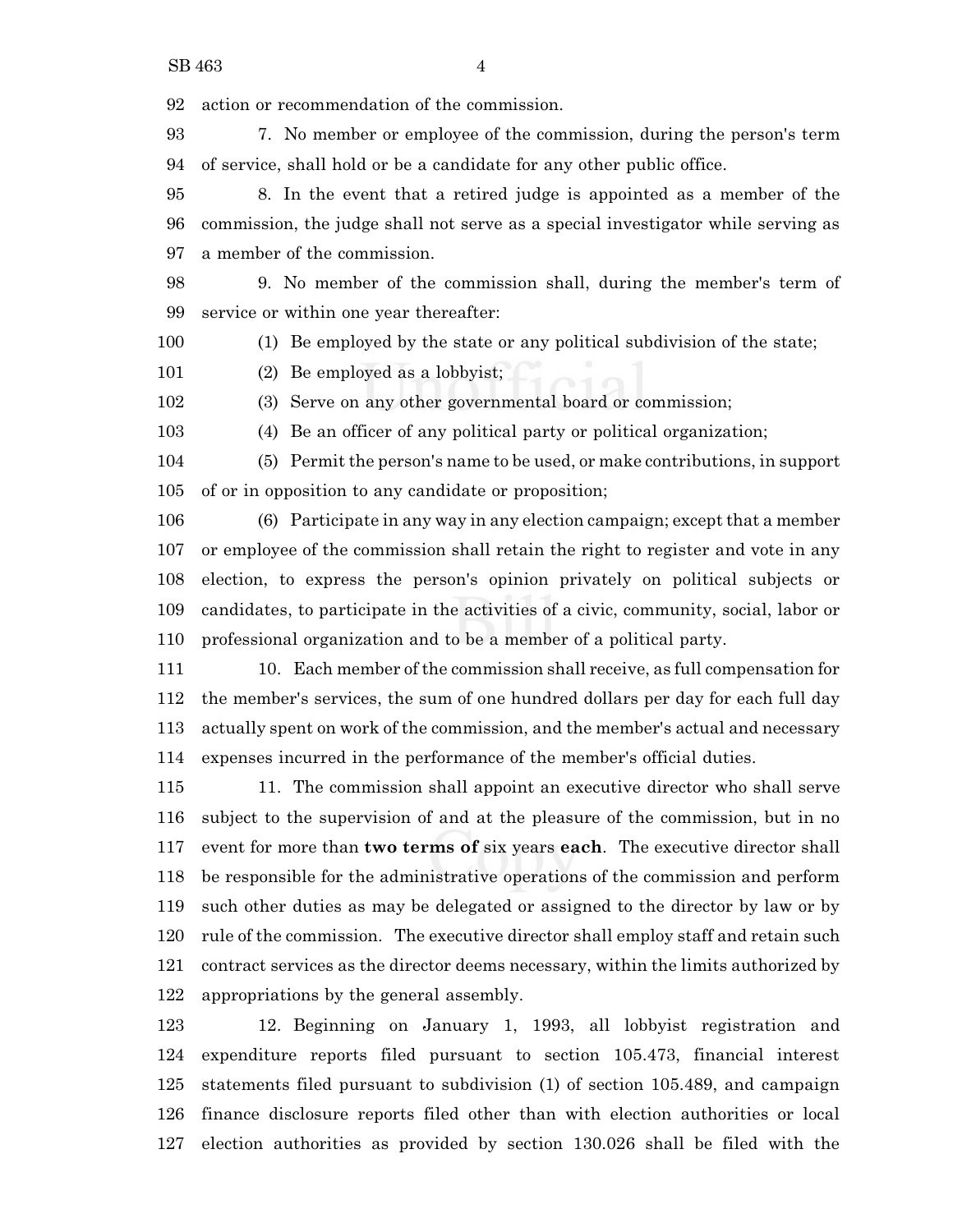commission.

 13. Within sixty days of the initial meeting of the first commission appointed, the commission shall obtain from the clerk of the supreme court or the state courts administrator a list of retired appellate and circuit court judges who did not leave the judiciary as a result of being defeated in an election. The executive director shall determine those judges who indicate their desire to serve as special investigators and to investigate any and all complaints referred to them by the commission. The executive director shall maintain an updated list of those judges qualified and available for appointment to serve as special investigators. Such list shall be updated at least annually. The commission shall refer complaints to such special investigators on that list on a rotating schedule which ensures a random assignment of each special investigator. Each special investigator shall receive only one unrelated investigation at a time and shall not be assigned to a second or subsequent investigation until all other eligible investigators on the list have been assigned to an investigation. In the event that no special investigator is qualified or available to conduct a particular investigation, the commission may appoint a special investigator to conduct such particular investigation.

 14. The commission shall have the following duties and responsibilities relevant to the impartial and effective enforcement of sections 105.450 to 105.496 and chapter 130, as provided in sections 105.955 to 105.963:

 (1) Receive and review complaints regarding alleged violation of sections 105.450 to 105.496 **[**and**],** chapter 130, **and section 23, article VIII of the Missouri Constitution,** conduct initial reviews and investigations regarding such complaints as provided herein; refer complaints to appropriate prosecuting authorities and appropriate disciplinary authorities along with recommendations for sanctions; and initiate judicial proceedings as allowed by sections 105.955 to 105.963;

 (2) Review and audit any reports and statements required by the campaign finance disclosure laws contained in chapter 130, and financial interest disclosure laws or lobbyist registration and reporting laws as provided by sections 105.470 to 105.492, for timeliness, accuracy and completeness of content as provided in sections 105.955 to 105.963;

 (3) Develop appropriate systems to file and maintain an index of all such reports and statements to facilitate public access to such information, except as may be limited by confidentiality requirements otherwise provided by law,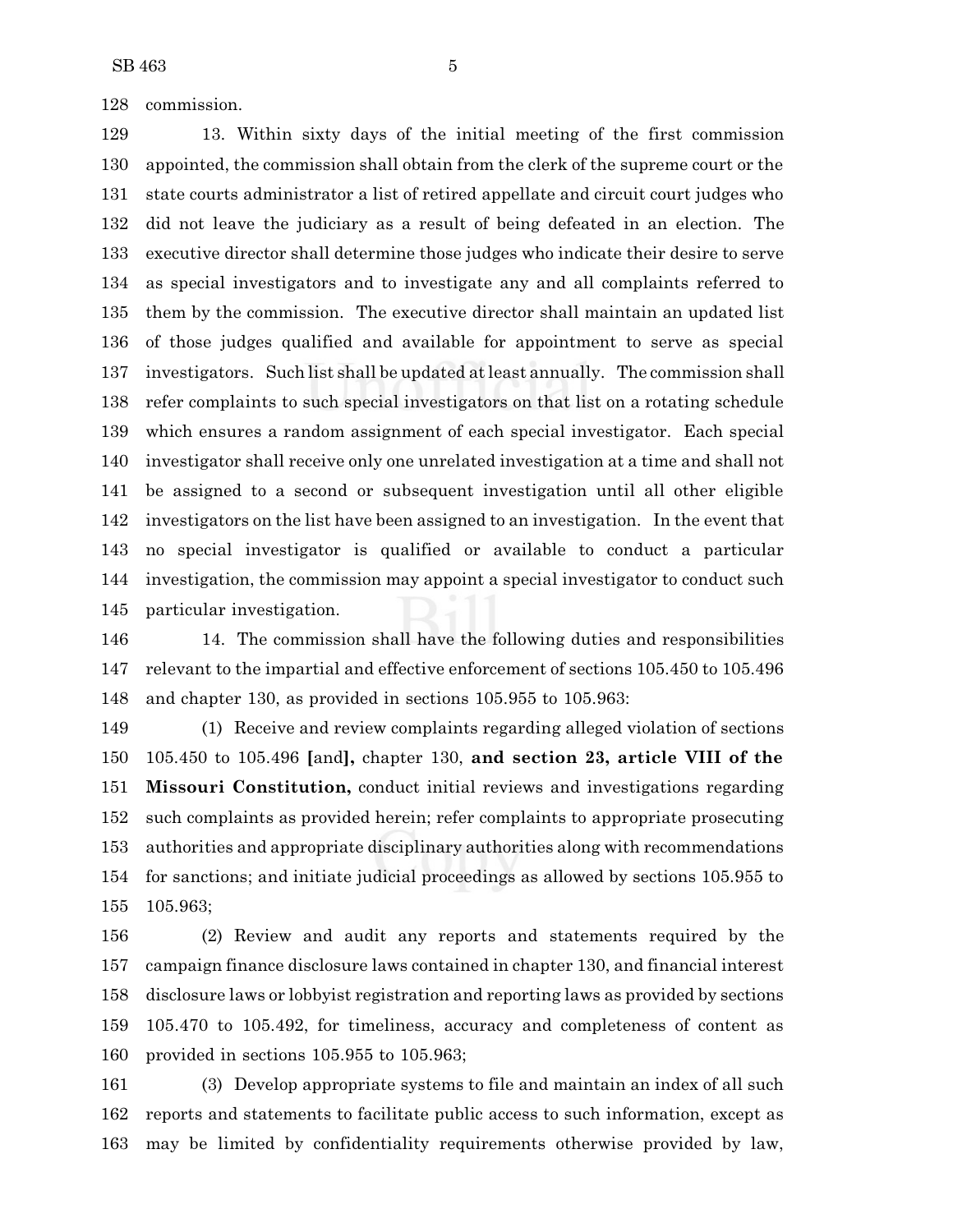including cross-checking of information contained in such statements and reports. The commission may enter into contracts with the appropriate filing officers to effectuate such system. Such filing officers shall cooperate as necessary with the commission as reasonable and necessary to effectuate such purposes;

 (4) Provide information and assistance to lobbyists, elected and appointed officials, and employees of the state and political subdivisions in carrying out the provisions of sections 105.450 to 105.496 and chapter 130;

 (5) Make recommendations to the governor and general assembly or any state agency on the need for further legislation with respect to the ethical conduct of public officials and employees and to advise state and local government in the development of local government codes of ethics and methods of disclosing conflicts of interest as the commission may deem appropriate to promote high ethical standards among all elected and appointed officials or employees of the state or any political subdivision thereof and lobbyists;

(6) Render advisory opinions as provided by this section;

 (7) Promulgate rules relating to the provisions of sections 105.955 to 105.963 and chapter 130. All rules and regulations issued by the commission shall be prospective only in operation;

 (8) Request and receive from the officials and entities identified in subdivision (6) of section 105.450 designations of decision-making public servants.

 15. In connection with such powers provided by sections 105.955 to 105.963 and chapter 130, the commission may:

 (1) Subpoena witnesses and compel their attendance and testimony. Subpoenas shall be served and enforced in the same manner provided by section 536.077;

(2) Administer oaths and affirmations;

 (3) Take evidence and require by subpoena duces tecum the production of books, papers, and other records relating to any matter being investigated or to the performance of the commission's duties or exercise of its powers. Subpoenas duces tecum shall be served and enforced in the same manner provided by section 536.077;

 (4) Employ such personnel, including legal counsel, and contract for services including legal counsel, within the limits of its appropriation, as it deems necessary provided such legal counsel, either employed or contracted, represents the Missouri ethics commission before any state agency or before the courts at the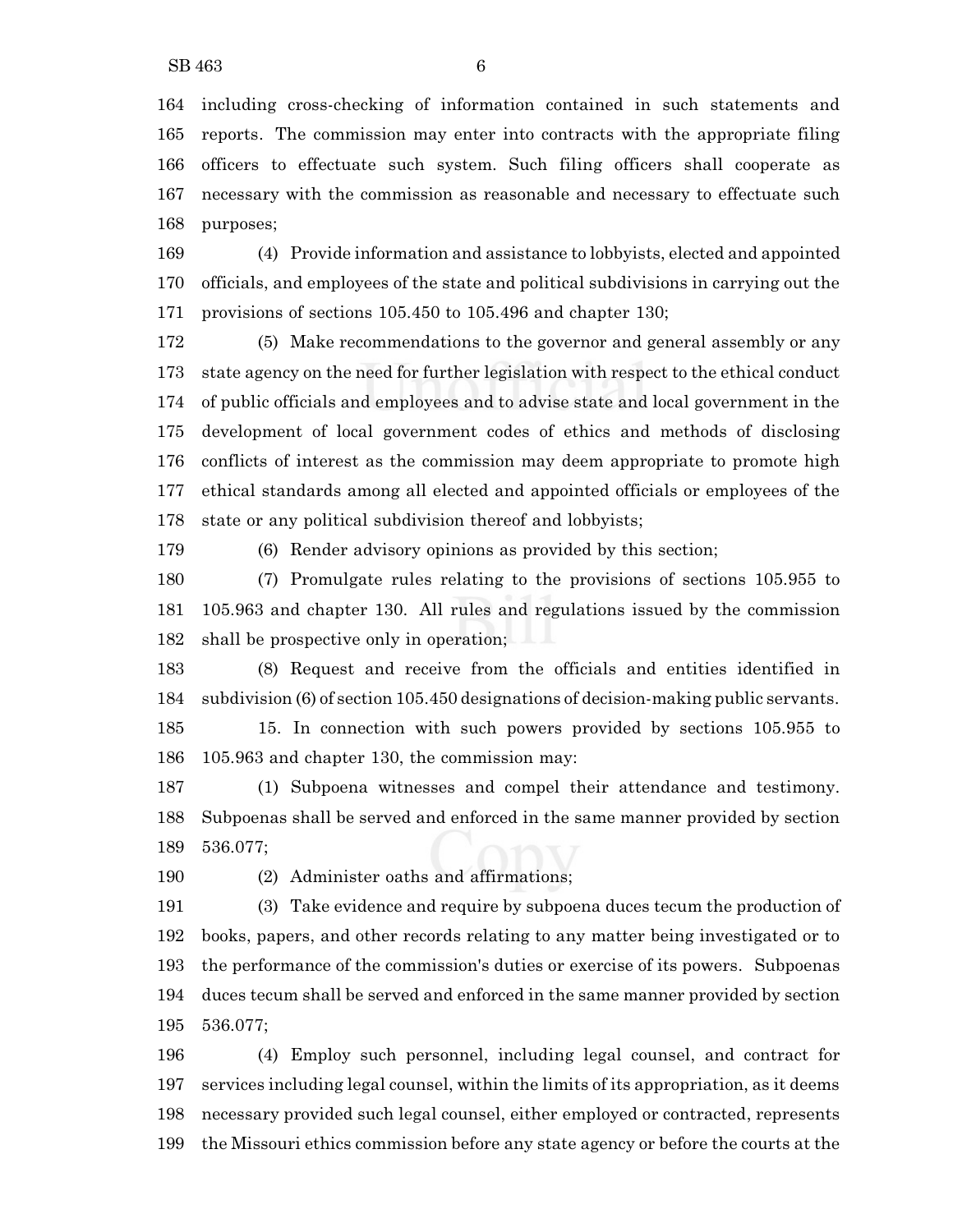request of the Missouri ethics commission. Nothing in this section shall limit the authority of the Missouri ethics commission as provided for in subsection 2 of section 105.961; and

 (5) Obtain information from any department, division or agency of the state or any political subdivision reasonably calculated to lead to the discovery of evidence which will reasonably assist the commission in carrying out the duties prescribed in sections 105.955 to 105.963 and chapter 130.

 16. (1) Upon written request for an advisory opinion received by the commission, and if the commission determines that the person requesting the opinion would be directly affected by the application of law to the facts presented by the requesting person, the commission shall issue a written opinion advising the person who made the request, in response to the person's particular request, regarding any issue that the commission can receive a complaint on pursuant to section 105.957. The commission may decline to issue a written opinion by a vote of four members and shall provide to the requesting person the reason for the refusal in writing. The commission shall give an approximate time frame as to when the written opinion shall be issued. Such advisory opinions shall be issued no later than ninety days from the date of receipt by the commission. Such requests and advisory opinions, deleting the name and identity of the requesting person, shall be compiled and published by the commission on at least an annual basis. Advisory opinions issued by the commission shall be maintained and made available for public inspection and copying at the office of the commission during normal business hours. Any advisory opinion or portion of an advisory opinion rendered pursuant to this subsection shall be withdrawn by the commission if, after hearing thereon, the joint committee on administrative rules finds that such advisory opinion is beyond or contrary to the statutory authority of the commission or is inconsistent with the legislative intent of any law enacted by the general assembly, and after the general assembly, by concurrent resolution, votes to adopt the findings and conclusions of the joint committee on administrative rules. Any such concurrent resolution adopted by the general assembly shall be published at length by the commission in its publication of advisory opinions of the commission next following the adoption of such resolution, and a copy of such concurrent resolution shall be maintained by the commission, along with the withdrawn advisory opinion, in its public file of advisory opinions. The commission shall also send a copy of such resolution to the person who originally requested the withdrawn advisory opinion. Any advisory opinion issued by the